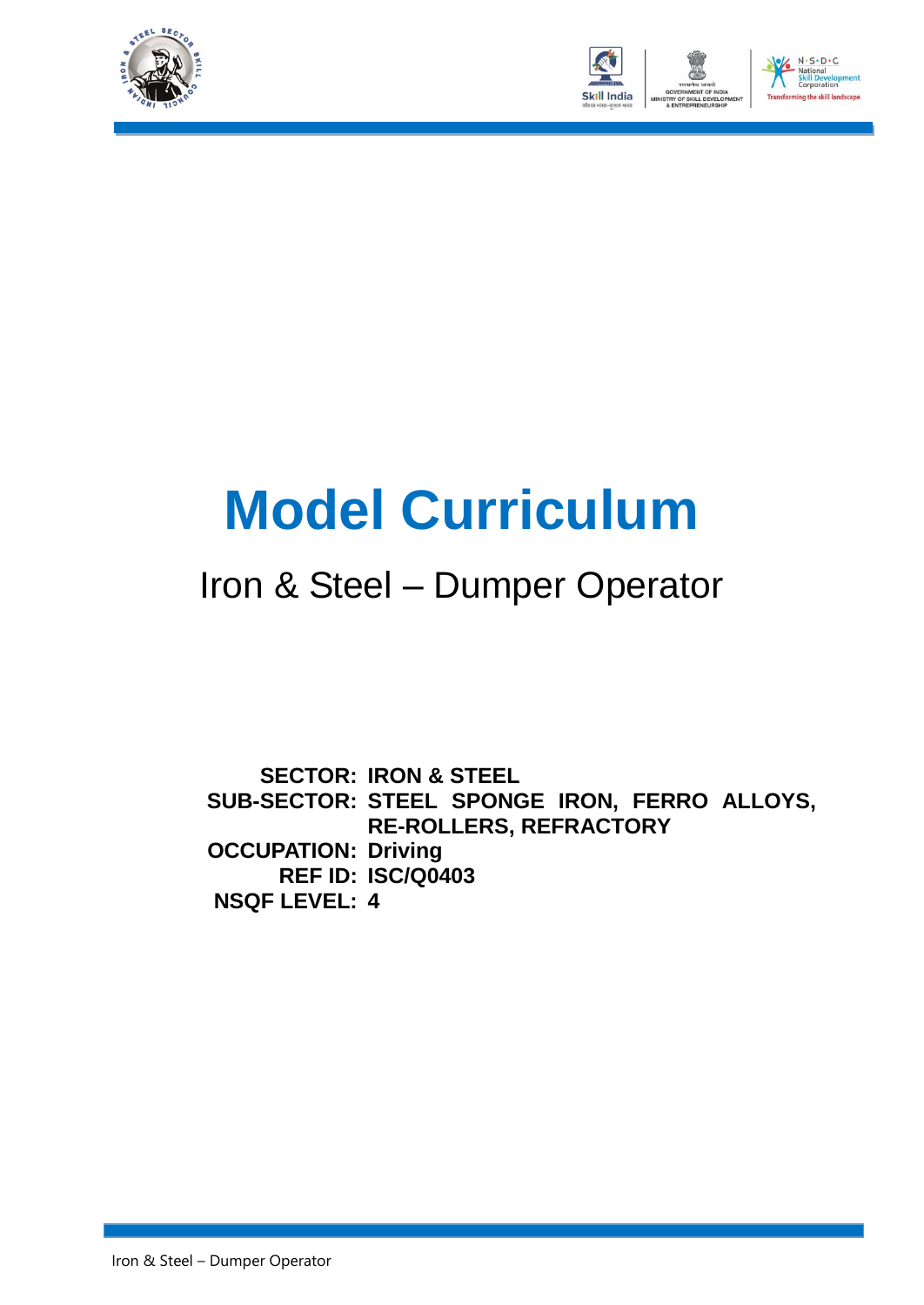



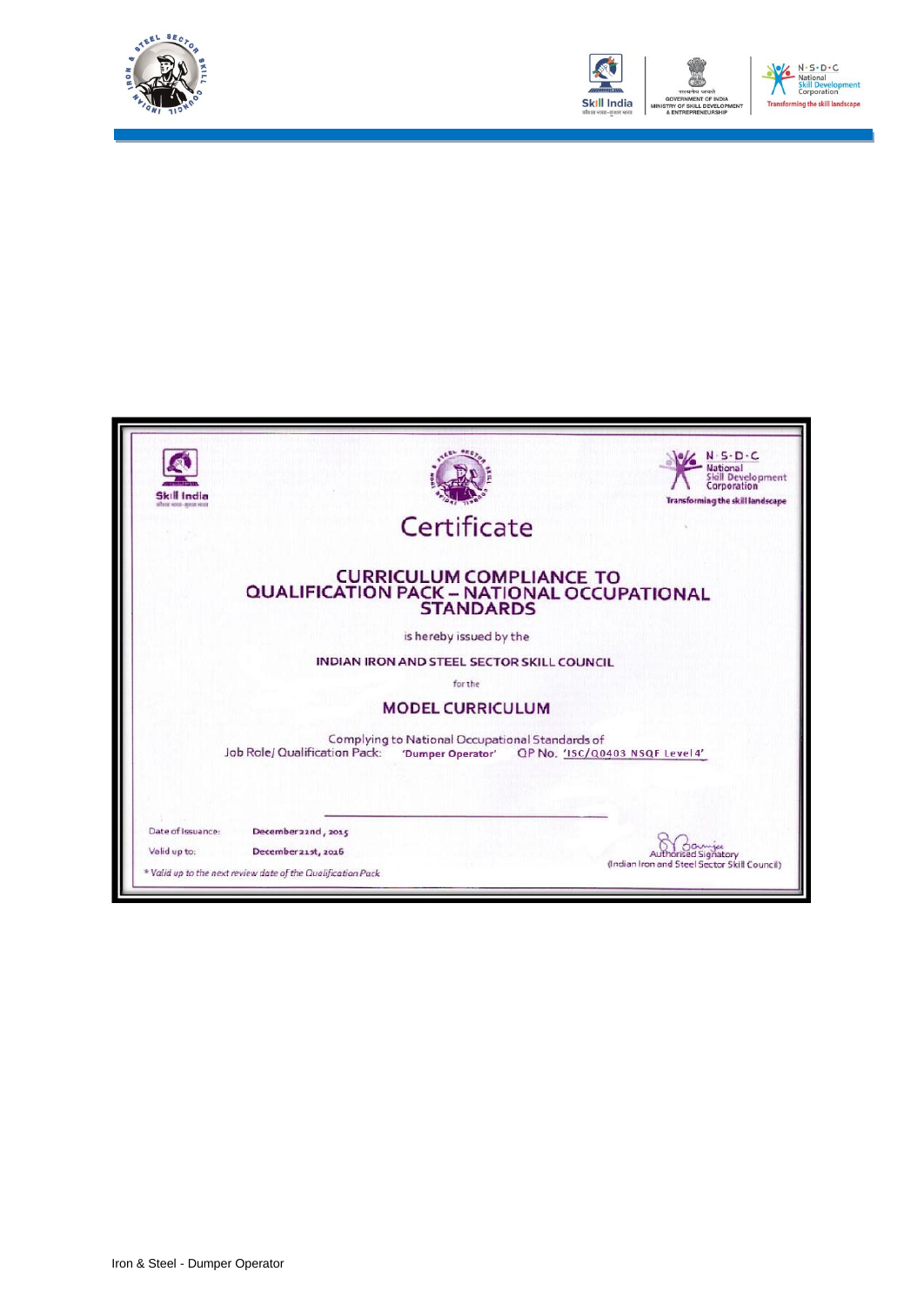



### **TABLE OF CONTENTS**

| 1. Curriculum                    | 04 |
|----------------------------------|----|
| 2. Trainer Prerequisites         | በ7 |
| 3. Annexure: Assessment Criteria | 08 |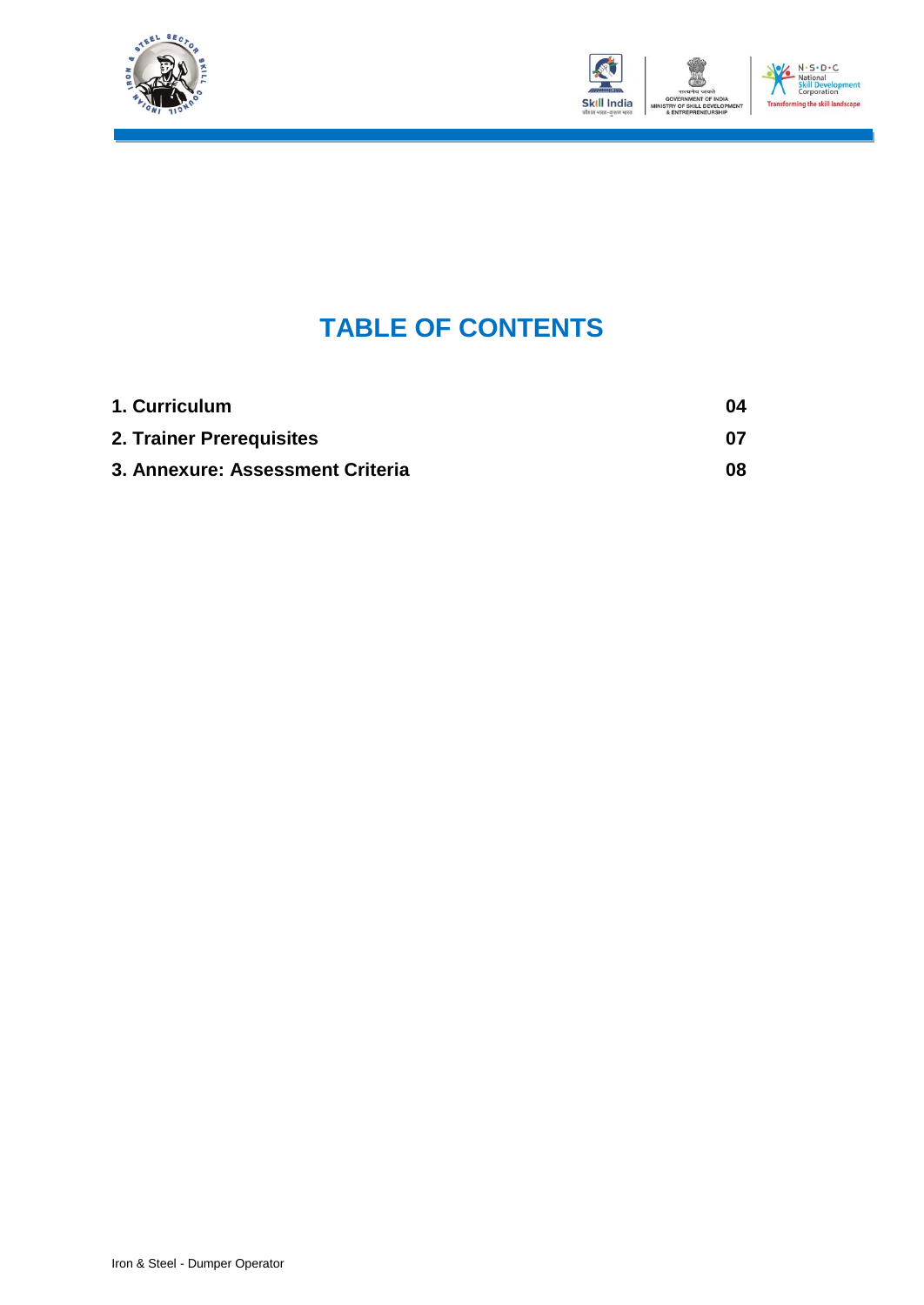



## **IRON & STEEL - DUMPER OPERATOR**

#### **CURRICULUM / SYLLABUS**

This program is aimed at training candidates for the job of a "Iron & Steel - Dumper Operator", in the "Iron & Steel" Sector/Industry and aims at building the following key competencies amongst the learner.

| <b>Program Name</b>                               | Iron & Steel - Dumper Operator                                                                                                                                                                                                                                                                |                                |            |  |  |
|---------------------------------------------------|-----------------------------------------------------------------------------------------------------------------------------------------------------------------------------------------------------------------------------------------------------------------------------------------------|--------------------------------|------------|--|--|
| <b>Qualification Pack Name</b><br>& Reference ID. | <b>ISC/Q0403</b>                                                                                                                                                                                                                                                                              | Iron & Steel - Dumper Operator |            |  |  |
| <b>Version No.</b>                                | 1.0                                                                                                                                                                                                                                                                                           | <b>Version Update Date</b>     | 30-12-2014 |  |  |
| <b>Pre-requisites to</b><br><b>Training</b>       | 8th standard or literate with 3 years of experience in driving<br>heavy vehicles preferably<br>Driving license mandatory                                                                                                                                                                      |                                |            |  |  |
| <b>Training Outcomes</b>                          | After completing this programme, participants will be able to:<br>Prepare dumper for operations<br>Perform dumper operations<br>$\bullet$<br>Perform basic maintenance and troubleshooting on dumper<br>$\bullet$<br>Carry out reporting and logging<br>$\bullet$<br><b>Health and Safety</b> |                                |            |  |  |

This course encompasses 5 out of 5 National Occupational Standards (NOS) of "Iron & Steel - Dumper Operator" Qualification Pack issued by "Indian Iron & Steel Sector Skill Council".

| Sr.<br>No.     | <b>Module</b>                                                                                                                                                                       | <b>Key Learning Outcomes</b>                                                                                                                                                                                                                                     | <b>Equipment</b><br><b>Required</b>                                                                                        |
|----------------|-------------------------------------------------------------------------------------------------------------------------------------------------------------------------------------|------------------------------------------------------------------------------------------------------------------------------------------------------------------------------------------------------------------------------------------------------------------|----------------------------------------------------------------------------------------------------------------------------|
| 1              | Over view of Iron &<br><b>Steel Industry</b><br><b>Theory Duration</b><br>(hh:mm)<br>04:00<br><b>Practical Duration</b><br>(hh:mm)<br>00:00<br><b>Corresponding NOS</b><br>Code     | Understanding Iron & steel industry<br>$\bullet$<br>Understanding types of Iron & Steel<br>$\bullet$<br>Industry<br>Understanding products of Iron & Steel<br>$\bullet$<br>industry<br>Activities in Iron & Steel Industry<br>$\bullet$                          | PPTs of Iron and<br>steel<br>manufacturing,<br>Charts showing the<br>same                                                  |
| $\overline{2}$ | <b>Occupational, Health</b><br>and Safety (OHAS)<br><b>Theory Duration</b><br>(hh:mm)<br>08:00<br><b>Practical Duration</b><br>(hh:mm)<br>12:00<br><b>Corresponding NOS</b><br>Code | Understanding the Occupational health<br>$\bullet$<br>& Safety<br>Understand What is hazard<br>$\bullet$<br>Documentation for Health and safety<br>$\bullet$<br>Working at Heights, confined spaces<br>$\bullet$<br>Remedies for fire at work place<br>$\bullet$ | PPTs for OHAS<br>related to Job<br>Role, Display<br><b>Material for PPEs</b><br>related to Job<br>Role, Safety<br>Material |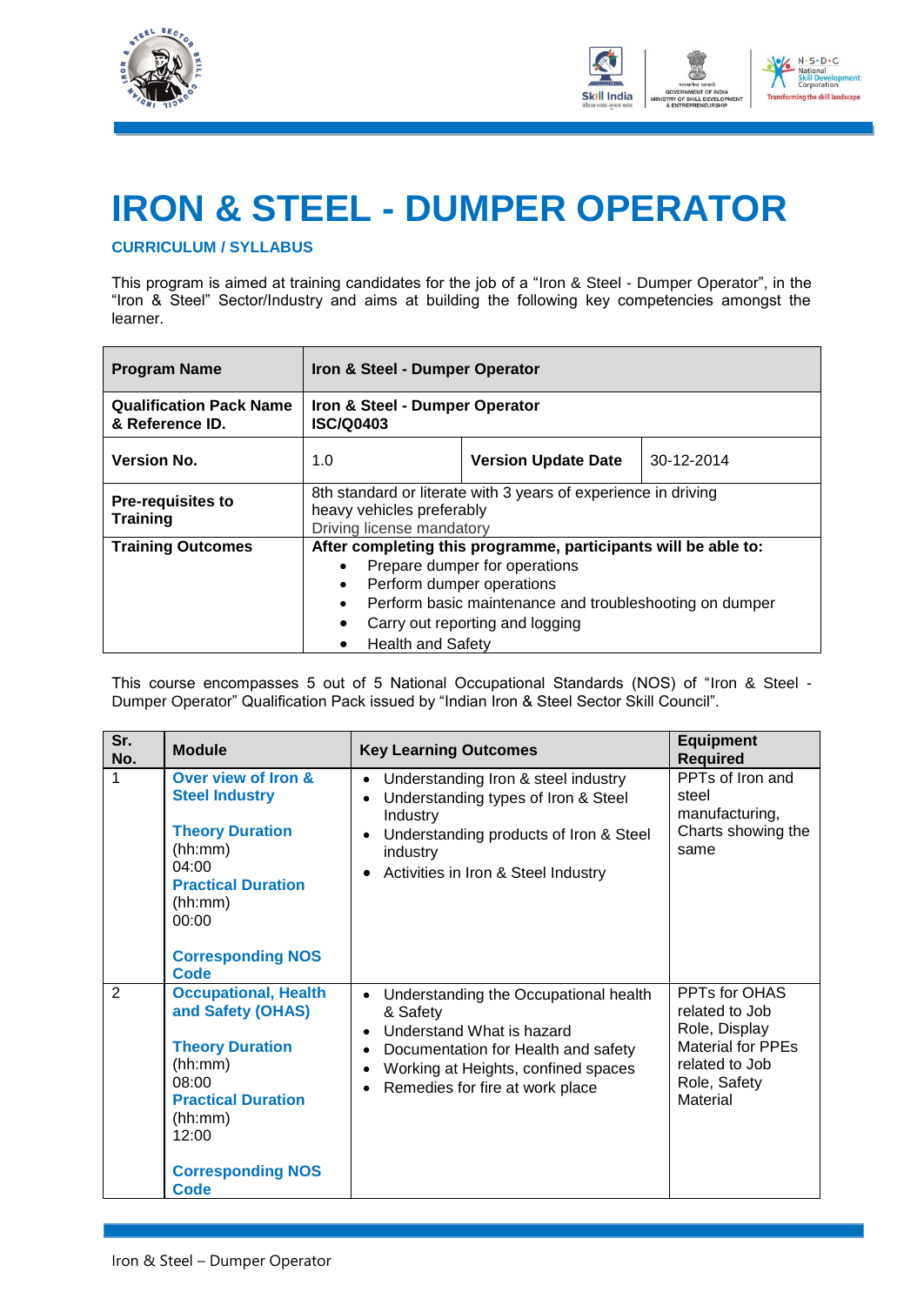



ent

| Sr.<br>No.     | <b>Module</b>                                                                                                                                                                                              | <b>Key Learning Outcomes</b>                                                                                                                                                                                                               | <b>Equipment</b><br><b>Required</b>                                                                                                                                                                              |
|----------------|------------------------------------------------------------------------------------------------------------------------------------------------------------------------------------------------------------|--------------------------------------------------------------------------------------------------------------------------------------------------------------------------------------------------------------------------------------------|------------------------------------------------------------------------------------------------------------------------------------------------------------------------------------------------------------------|
|                | <b>ISC/N0434</b>                                                                                                                                                                                           |                                                                                                                                                                                                                                            |                                                                                                                                                                                                                  |
| 3              | <b>5S &amp; House keeping</b><br><b>Theory Duration</b><br>(hh:mm)<br>08:00<br><b>Practical Duration</b><br>(hh:mm)<br>16:00<br><b>Corresponding NOS</b><br><b>Code</b><br><b>ISC/N0434</b>                | Identification of bottlenecks in<br>$\bullet$<br>functioning of work place<br>Various methods of housekeeping both<br>pre-work & post-work as well                                                                                         | PPTs of 5S,<br>Display Charts of<br>5S, Audit<br>Checklists of 5S                                                                                                                                                |
| $\overline{4}$ | <b>Prepare dumper for</b><br>operations<br><b>Theory Duration</b><br>(hh:mm)<br>25:00<br><b>Practical Duration</b><br>(hh:mm)<br>70:00<br><b>Corresponding NOS</b><br><b>Code</b><br><b>ISC/N0407</b>      | Conduct pre-operation checks to ensure<br>the Dumper is safe to use<br>Conduct pre-operation routine<br>maintenance of Dumper                                                                                                              | PPTs for various<br>types of drawings,<br>dumper, grease,<br>oil, coolant,<br>Instrument panel,<br>Controls, levers<br>and switches,<br>hydraulic systems<br>in dumpers,<br>Service brakes and<br>parking brakes |
| 5              | <b>Perform dumper</b><br>operations<br><b>Duration</b><br>(hh:mm)<br>30:00<br><b>Practical Duration</b><br>(hh:mm)<br>78:00<br><b>Corresponding NOS</b><br><b>Code</b><br><b>ISC/N0408</b>                 | Starting and driving the Dumper safely<br>to the operations area<br>Loading and hauling the load to the<br>designated destination<br>Discharging the load in correct way by<br>tipping the dump with careful<br>manoeuvring of hoist lever | Dumper, grease,<br>oil, coolant,<br>Instrument panel,<br>Controls, levers<br>and switches,<br>hydraulic systems<br>in dumpers,<br>Service brakes and<br>parking brakes                                           |
| 6              | <b>Performing routine</b><br>maintenance and<br>troubleshooting<br><b>Theory Duration</b><br>(hh:mm)<br>35:00<br><b>Practical Duration</b><br>(hh:mm)<br>110:00<br><b>Corresponding NOS</b><br><b>Code</b> | Routine maintenance in accordance<br>$\bullet$<br>with the manufacturer's<br>recommendations and company<br>procedures<br>Basic diagnostics and Troubleshooting<br>$\bullet$                                                               | Dumper, grease,<br>oil, coolant,<br>Instrument panel,<br>Controls, levers<br>and switches,<br>hydraulic systems<br>in dumpers,<br>Service brakes and<br>parking brakes                                           |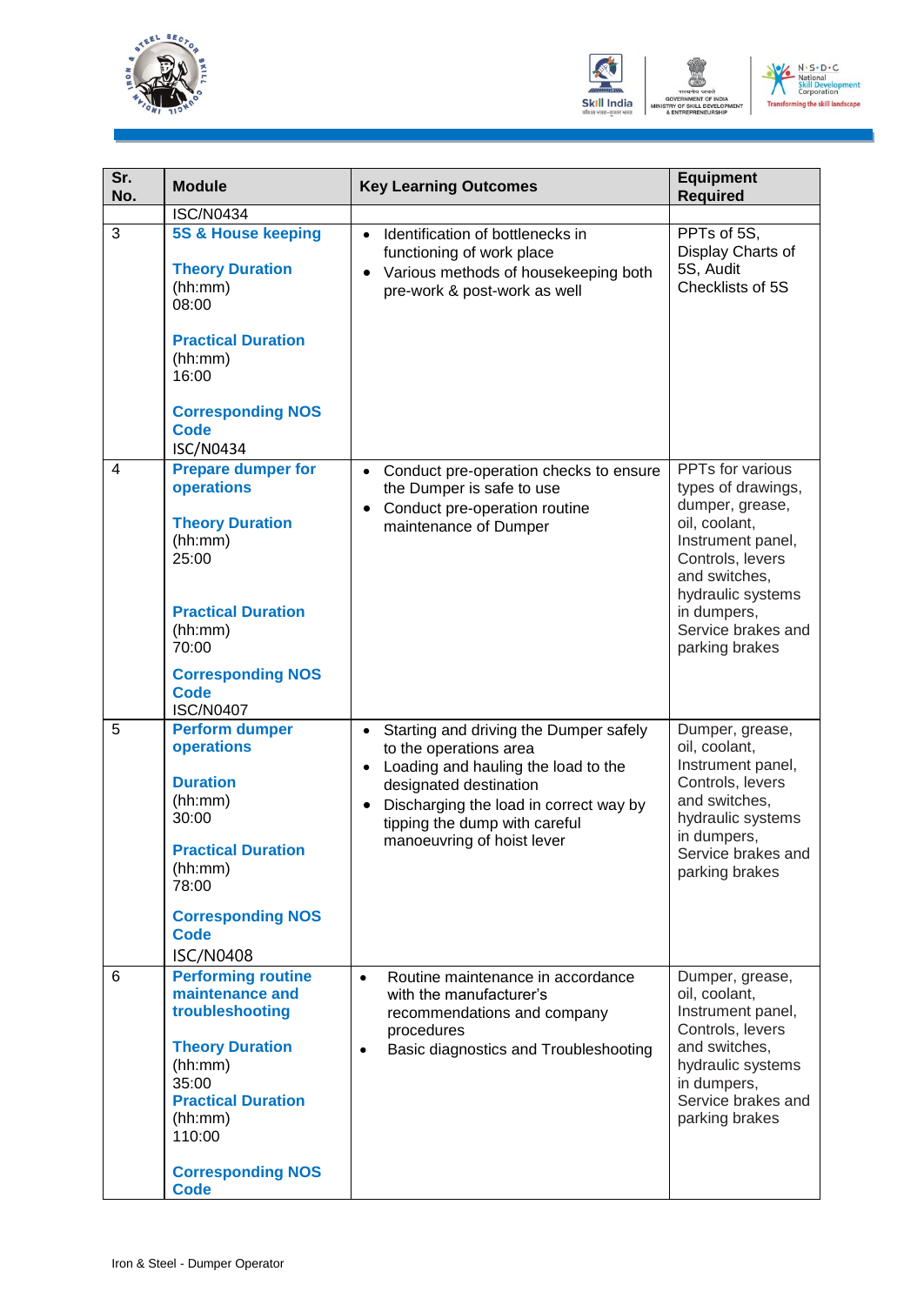



| Sr.<br>No.     | <b>Module</b>                                                                                                                                                                             | <b>Key Learning Outcomes</b>                                                                                                                                                                                                                                                                             | <b>Equipment</b><br><b>Required</b>                                                                                                                                                                                             |  |
|----------------|-------------------------------------------------------------------------------------------------------------------------------------------------------------------------------------------|----------------------------------------------------------------------------------------------------------------------------------------------------------------------------------------------------------------------------------------------------------------------------------------------------------|---------------------------------------------------------------------------------------------------------------------------------------------------------------------------------------------------------------------------------|--|
|                | <b>ISC/N0409</b>                                                                                                                                                                          |                                                                                                                                                                                                                                                                                                          |                                                                                                                                                                                                                                 |  |
| $\overline{7}$ | <b>Carry out reporting</b><br>and logging<br><b>Duration</b><br>(hh:mm)<br>12:00<br><b>Practical Duration</b><br>(hh:mm)<br>15:00<br><b>Corresponding NOS</b><br>Code<br><b>ISC/N0410</b> | Reporting of problem/incidents<br>$\bullet$<br>Reporting and Documentation                                                                                                                                                                                                                               | Sample Accident<br>reports                                                                                                                                                                                                      |  |
| 8              | <b>Health and safety</b><br><b>Duration</b><br>(hh:mm)<br>12:00<br><b>Practical Duration</b><br>(hh:mm)<br>15:00<br><b>Corresponding NOS</b><br><b>Code</b><br><b>ISC/N0434</b>           | Health and safety procedures<br>$\bullet$<br>Fire safety procedures<br>$\bullet$<br>Emergencies, rescue and first aid<br>$\bullet$<br>procedures<br>Health and safety measures critical for<br>workers in a steel plant                                                                                  | PPE, Different<br>Type of Safety<br>Sign, First Aid Box,<br>Safety instrument<br>and clothing, Step<br>Ladder, Sample<br>Accident reports,<br>Fire Extinguishers,<br>Items required for<br>fire extinguisher<br>and fire Safety |  |
|                | <b>Total Duration</b><br><b>Theory Duration</b><br>134:00<br><b>Practical Duration</b><br>316:00                                                                                          | <b>Unique Equipment Required:</b><br><b>Mechanical Drawings, Blueprints</b><br><b>Basic Tools and Equipment's</b><br>measuring tools& precision measurement tools<br>$\bullet$<br>Dumper<br>Material and Equipment for cleaning, lifting machines<br>PPE, Safety Sign, First Aid Box, Fire Extinguishers |                                                                                                                                                                                                                                 |  |

Grand Total Course Duration: **450Hours, 0 Minutes**

*(This syllabus/ curriculum has been approved by Indian Iron and Steel Sector Skills Council)*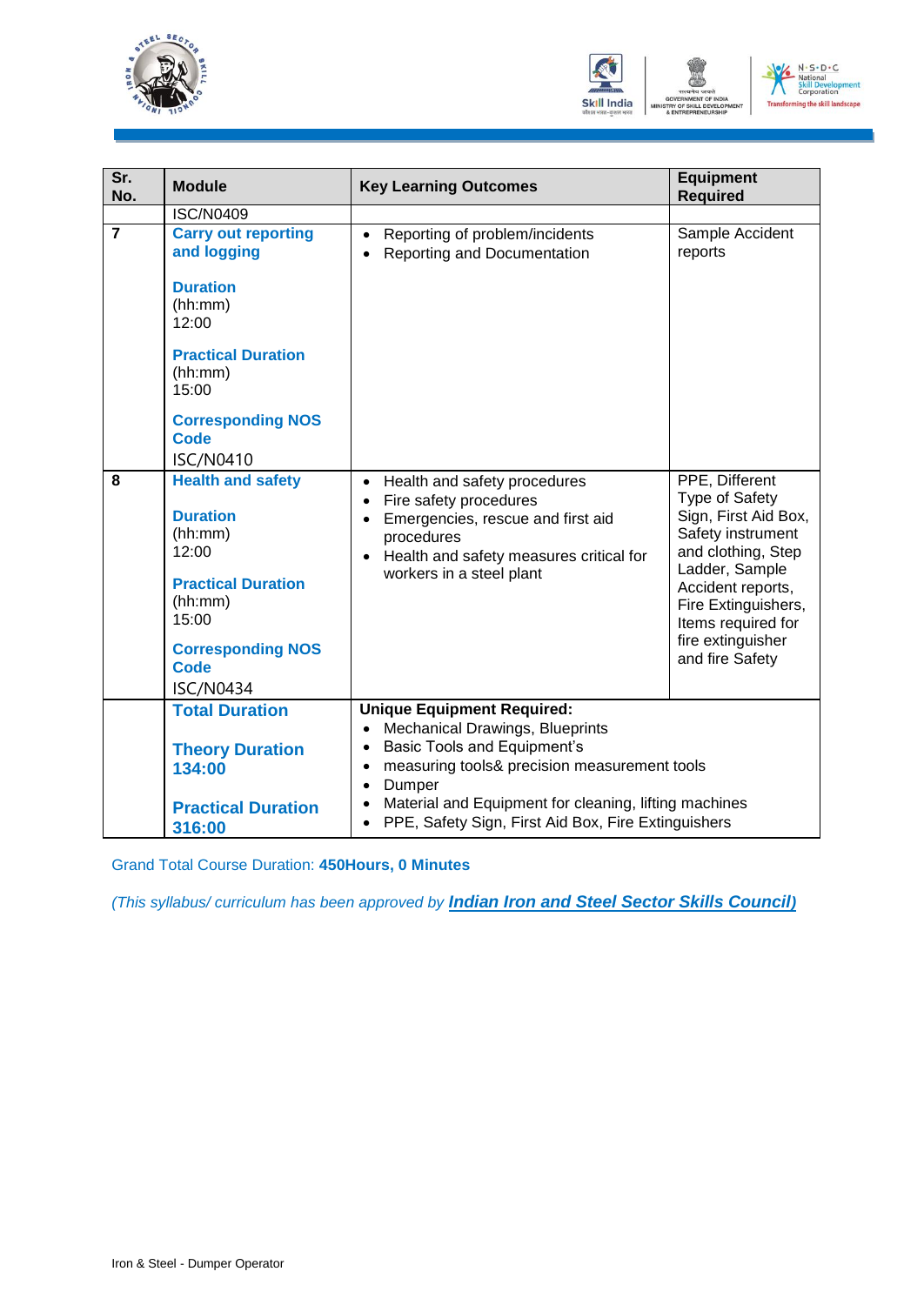



### **Trainer Prerequisites for Job role: "Iron & Steel - Dumper Operator" mapped to Qualification Pack: "ISC/Q0403"**

| Sr.<br>No.     | Area                  | <b>Details</b>                                                                 |
|----------------|-----------------------|--------------------------------------------------------------------------------|
|                | <b>Description</b>    | To deliver accredited training service, mapping to the curriculum detailed     |
|                |                       | above, in accordance with the Qualification Pack "ISC/Q0403".                  |
| $\overline{2}$ | <b>Personal</b>       | Aptitude for conducting training, and pre/ post work to ensure competent,      |
|                | <b>Attributes</b>     | employable candidates at the end of the training. Strong communication         |
|                |                       | skills, interpersonal skills, ability to work as part of a team; a passion for |
|                |                       | quality and for developing others; well-organised and focused, eager to        |
|                |                       | learn and keep oneself updated with the latest in the mentioned field.         |
| 3              | <b>Minimum</b>        | Min. ITI Fitter pass and preferably CTI/ATI cleared/ Diploma Mechanical        |
|                | <b>Educational</b>    |                                                                                |
|                | <b>Qualifications</b> |                                                                                |
| 4a             | <b>Domain</b>         | Certified for Job Role: "Iron & Steel - Dumper Operator" mapped to QP:         |
|                | <b>Certification</b>  | "ISC/Q0403". Minimum accepted score is 80%                                     |
| 4b             | <b>Platform</b>       | Recommended that the Trainer is certified for the Job Role: "Trainer",         |
|                | <b>Certification</b>  | mapped to the Qualification Pack: "SSC/1402". Minimum accepted score           |
|                |                       | is 80%                                                                         |
| 5              | <b>Experience</b>     | Min. 5 years industry experience and minimum 2 years' experience as            |
|                |                       | Trained or un trained for same Job Role/ Trade                                 |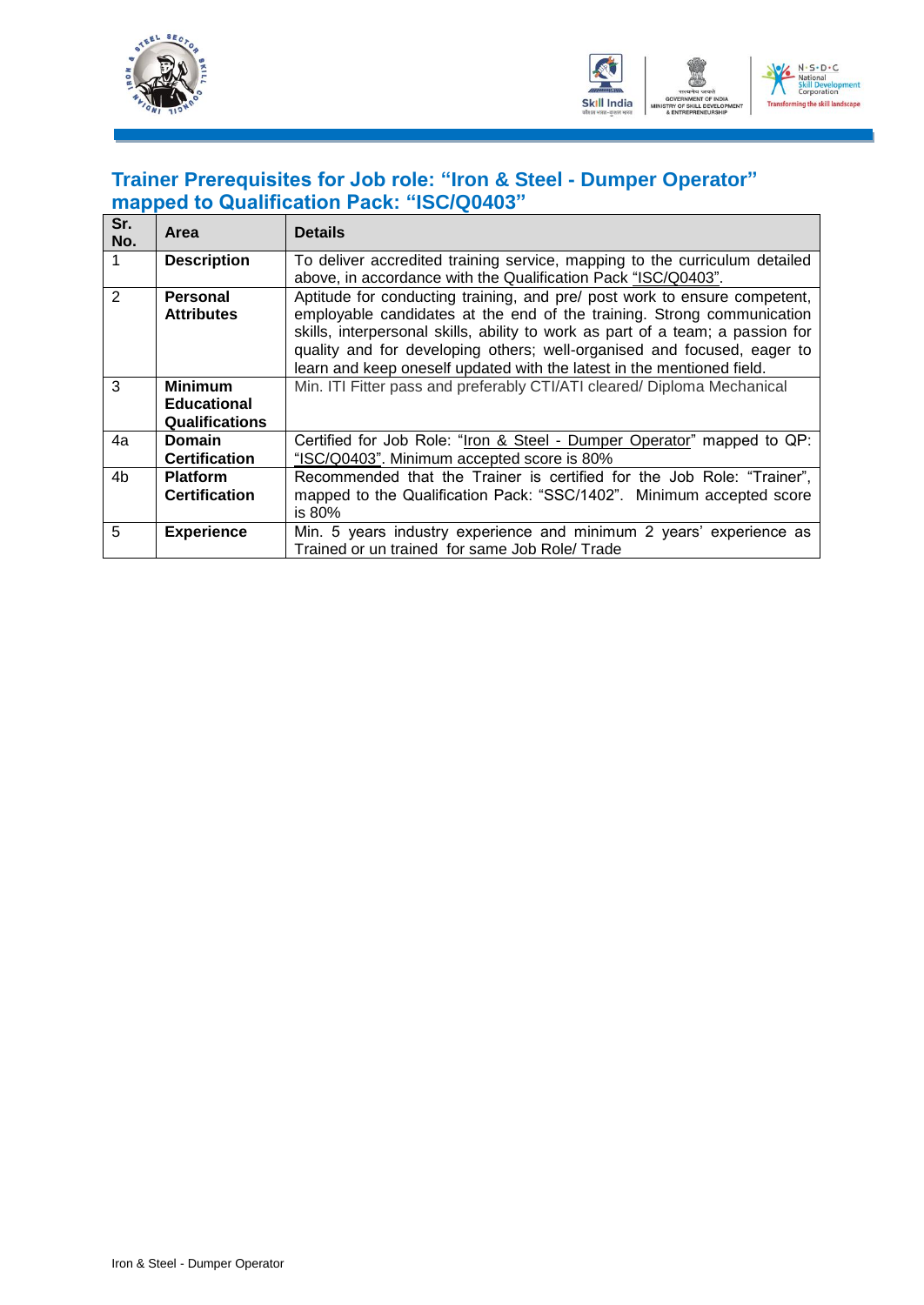



#### **Annexure: Assessment Criteria**

| <b>Assessment Criteria</b>  |                                          |
|-----------------------------|------------------------------------------|
| <b>Job Role</b>             | Iron & Steel - Dumper Operator           |
| <b>Qualification Pack</b>   | <b>ISC/Q0403</b>                         |
| <b>Sector Skill Council</b> | Indian Iron & Steel Sector Skill Council |

| Sr.<br>No.     | <b>Guidelines for Assessment</b>                                                                                                                                               |
|----------------|--------------------------------------------------------------------------------------------------------------------------------------------------------------------------------|
|                | Criteria for assessment for each Qualification Pack will be created by the Sector Skill                                                                                        |
|                | Council. Each Performance Criteria (PC) will be assigned marks proportional to its                                                                                             |
|                | importance in NOS. SSC will also lay down proportion of marks for Theory and Skills                                                                                            |
|                | Practical for each PC.                                                                                                                                                         |
| 2              | The assessment for the theory part will be based on knowledge bank of questions created                                                                                        |
|                | by the SSC                                                                                                                                                                     |
| 3              | Individual assessment agencies will create unique question papers for theory part for each<br>candidate at each examination/training centre (as per assessment criteria below) |
| $\overline{4}$ | Individual assessment agencies will create unique evaluations for skill practical for every                                                                                    |
|                | student at each examination/training centre based on these criteria.                                                                                                           |
| 5              | To pass the Qualification Pack, every trainee should score a minimum of 60% in every                                                                                           |
|                | NOS.                                                                                                                                                                           |
| 6              | In case of successfully passing only certain number of NOS's, the trainee is eligible to take                                                                                  |
|                | subsequent assessment on the balance NOS's to pass the Qualification Pack.                                                                                                     |

|                                                       |                                                                                         |                    |                  |               | <b>Marks allocation</b>    |
|-------------------------------------------------------|-----------------------------------------------------------------------------------------|--------------------|------------------|---------------|----------------------------|
| <b>Assessment</b><br>outcome<br>(nos)                 | <b>Assessment criteria</b>                                                              | <b>Total marks</b> | Out<br><b>of</b> | <b>Theory</b> | <b>Skills</b><br>practical |
| <b>ISC/N0407:</b><br>Prepare dumper<br>for operations | PC1. Adhere to time limits<br>given by supervisor                                       | 250                | 5                | $\bf{0}$      | 5                          |
|                                                       | PC2. Check oil levels of<br>engine, transmission, radiator<br>coolant and brake         |                    | 15               | 5             | 10                         |
|                                                       | PC3. Check differential and<br>hydraulic oil levels                                     |                    | 20               | 5             | 15                         |
|                                                       | PC4. Check the hydraulic<br>hose and ram for leakages                                   |                    | 15               | 5             | 10                         |
|                                                       | PC5. Check condition of<br>parking brake, main horn,<br>reverse horn, and head light.   |                    | 15               | 5             | 10                         |
|                                                       | PC6. Check the various<br>controls, gauges, warning<br>lamp and other safety<br>devices |                    | 15               | 5             | 10                         |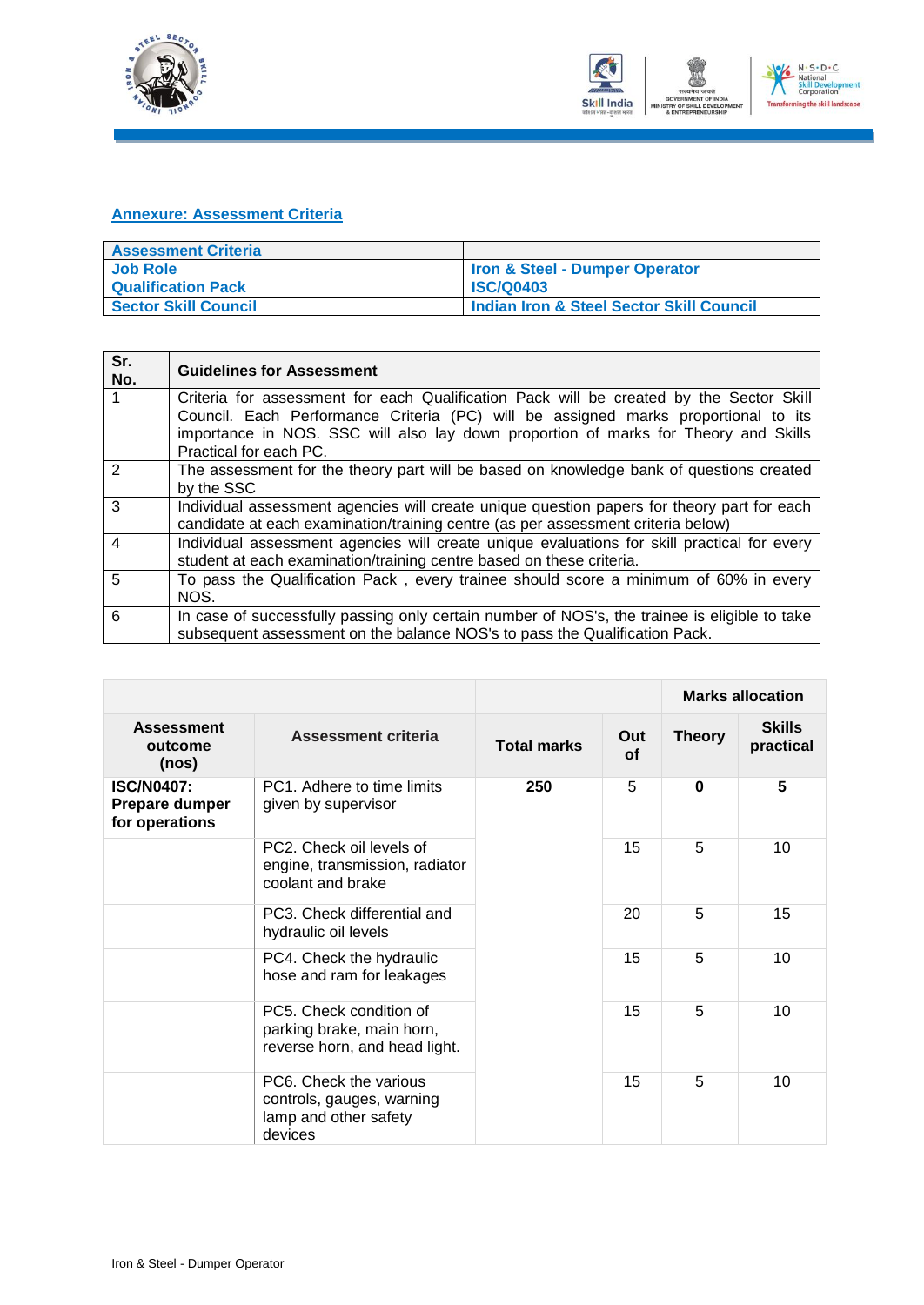





|                                                   |                                                                                                                                                               |                    |           | <b>Marks allocation</b> |                            |
|---------------------------------------------------|---------------------------------------------------------------------------------------------------------------------------------------------------------------|--------------------|-----------|-------------------------|----------------------------|
| <b>Assessment</b><br>outcome<br>(nos)             | <b>Assessment criteria</b>                                                                                                                                    | <b>Total marks</b> | Out<br>οf | <b>Theory</b>           | <b>Skills</b><br>practical |
|                                                   | PC7. Check fan belt tension,<br>electrolyte level and terminal<br>tightness                                                                                   |                    | 20        | 5                       | 15                         |
|                                                   | PC8. Check and adjust<br>driving position, rear and side<br>mirrors, seat belts                                                                               |                    | 15        | 5                       | 10                         |
|                                                   | PC9. Clean air filter dust<br>bowls                                                                                                                           |                    | 15        | 5                       | 10                         |
|                                                   | PC10. Drain water and<br>sediment from the fuel tank                                                                                                          |                    | 15        | 5                       | 10                         |
|                                                   | PC11. Top up coolant and oil<br>in engine, transmission, etc. if<br>necessary                                                                                 |                    | 15        | 5                       | 10                         |
|                                                   | PC12. Apply grease to all<br>greasing pins and pivot<br>points                                                                                                |                    | 20        | 5                       | 15                         |
|                                                   | PC13. Ensure the locking bar<br>is in position to prevent the<br>front and rear chassis moving<br>and creating a crushing zone<br>(articulated machines only) |                    | 15        | 5                       | 10                         |
|                                                   | PC14. Keep footplates and<br>steps clean and free from<br>mud, dirt and oil                                                                                   |                    | 15        | 5                       | 10                         |
|                                                   | PC15. Maintain a<br>checking/maintenance<br>logbook to record all activities<br>performed before starting the<br>Excavator                                    |                    | 20        | 5                       | 15                         |
|                                                   | PC16. Report defects<br>precisely to the supervisor if<br>beyond scope of his role                                                                            |                    | 15        | 10                      | 5                          |
|                                                   | <b>NOS Total Marks</b>                                                                                                                                        | <b>Total</b>       | 250       | 75                      | 175                        |
| <b>ISC/N0408:</b><br>Perform dumper<br>operations | PC1. Plan and organize the<br>job according to given<br>instructions                                                                                          | 300                | 10        | 5                       | 5                          |
|                                                   | PC2. Inspect the worksite to<br>identify any loose soil, hidden<br>deep trenches or marshy<br>patches where dumper could<br>get stuck.                        |                    | 10        | 5                       | 5                          |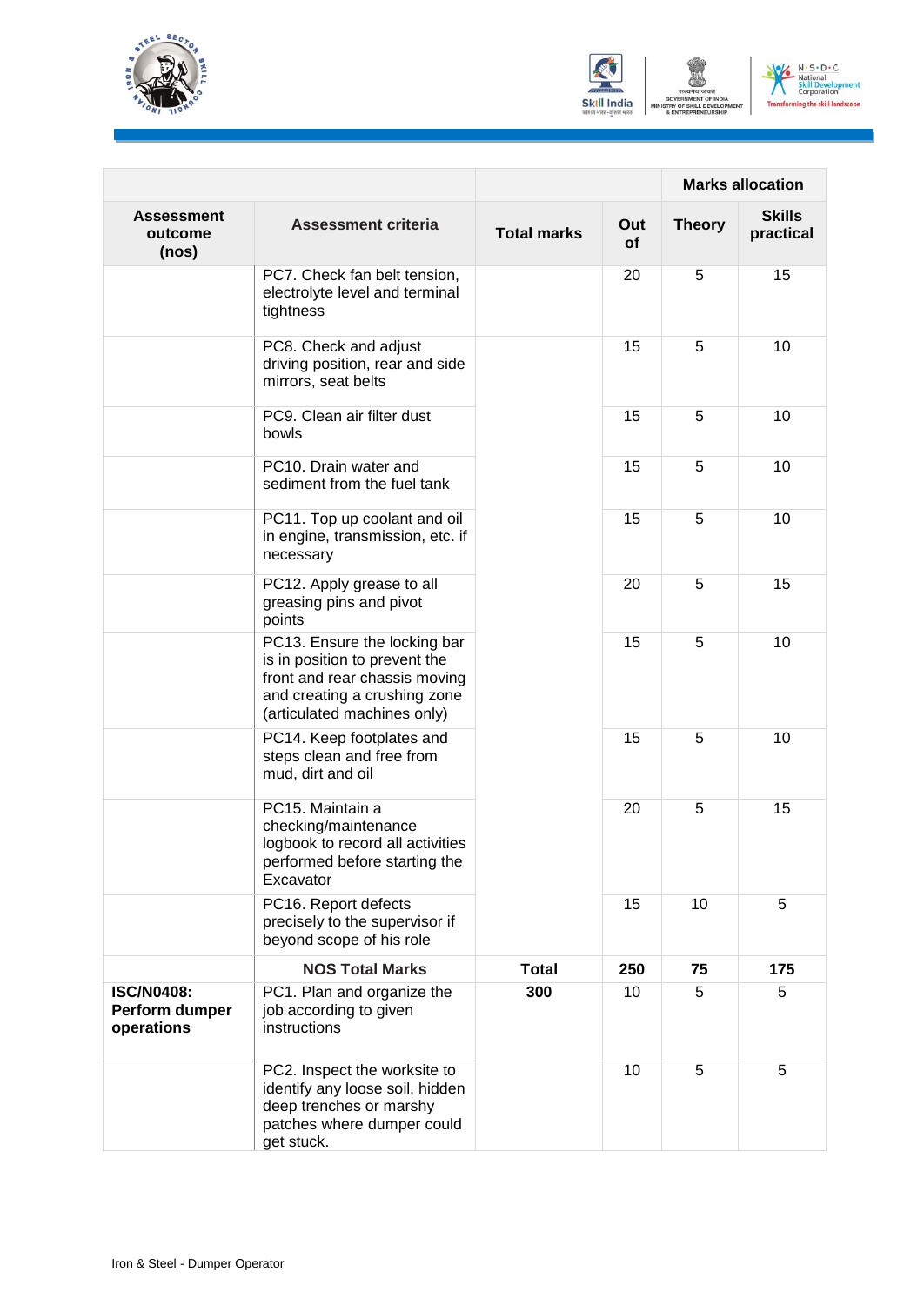





|                                       |                                                                                                                                                |                    |           | <b>Marks allocation</b> |                            |
|---------------------------------------|------------------------------------------------------------------------------------------------------------------------------------------------|--------------------|-----------|-------------------------|----------------------------|
| <b>Assessment</b><br>outcome<br>(nos) | Assessment criteria                                                                                                                            | <b>Total marks</b> | Out<br>οf | <b>Theory</b>           | <b>Skills</b><br>practical |
|                                       | PC3. Start the engine using<br>the pushbutton switch and key<br>switch together                                                                |                    | 10        | 5                       | 5                          |
|                                       | PC4. Use the priming pump<br>and pre-heater to start the<br>engine in cold weather<br>conditions                                               |                    | 10        | 5                       | 5                          |
|                                       | PC5. Always wear safety belt<br>while driving                                                                                                  |                    | 10        | 5                       | 5                          |
|                                       | PC6. Ensure proper<br>functioning of rear view<br>camera and audio visual<br>alarm                                                             |                    | 15        | 5                       | 10                         |
|                                       | PC7. Not use mobile phones<br>while driving                                                                                                    |                    | 15        | 5                       | 10                         |
|                                       | PC8. Look out for people<br>working and hazards such as<br>trenches, potholes and<br>cables                                                    |                    | 15        | 5                       | 10                         |
|                                       | PC9. Operate the shifting<br>quadrant device for selecting<br>the correct gear range                                                           |                    | 15        | 5                       | 10                         |
|                                       | PC10. Ensure dumper load<br>and operating speed is within<br>limits specified by the<br>manufacturer.                                          |                    | 15        | 5                       | 10                         |
|                                       | PC11. Adhere to time limits<br>given by supervisor                                                                                             |                    | 5         | $\Omega$                | 5                          |
|                                       | PC12. Follow the traffic rule /<br>codes developed locally                                                                                     |                    | 15        | 5                       | 10                         |
|                                       | PC13. Perform in-operation<br>visual checks on critical<br>temperature and pressure<br>gauges.                                                 |                    | 15        | 5                       | 10                         |
|                                       | PC14. Ensure that walkway<br>rules e.g. operating the<br>Dumper within the<br>permissible/allocated areas<br>are followed                      |                    | 15        | 5                       | 10                         |
|                                       | PC15. Utilize judiciously<br>various signalling devices<br>available in the dumper such<br>as turn signal, parking<br>indicator, air horn etc. |                    | 20        | 5                       | 15                         |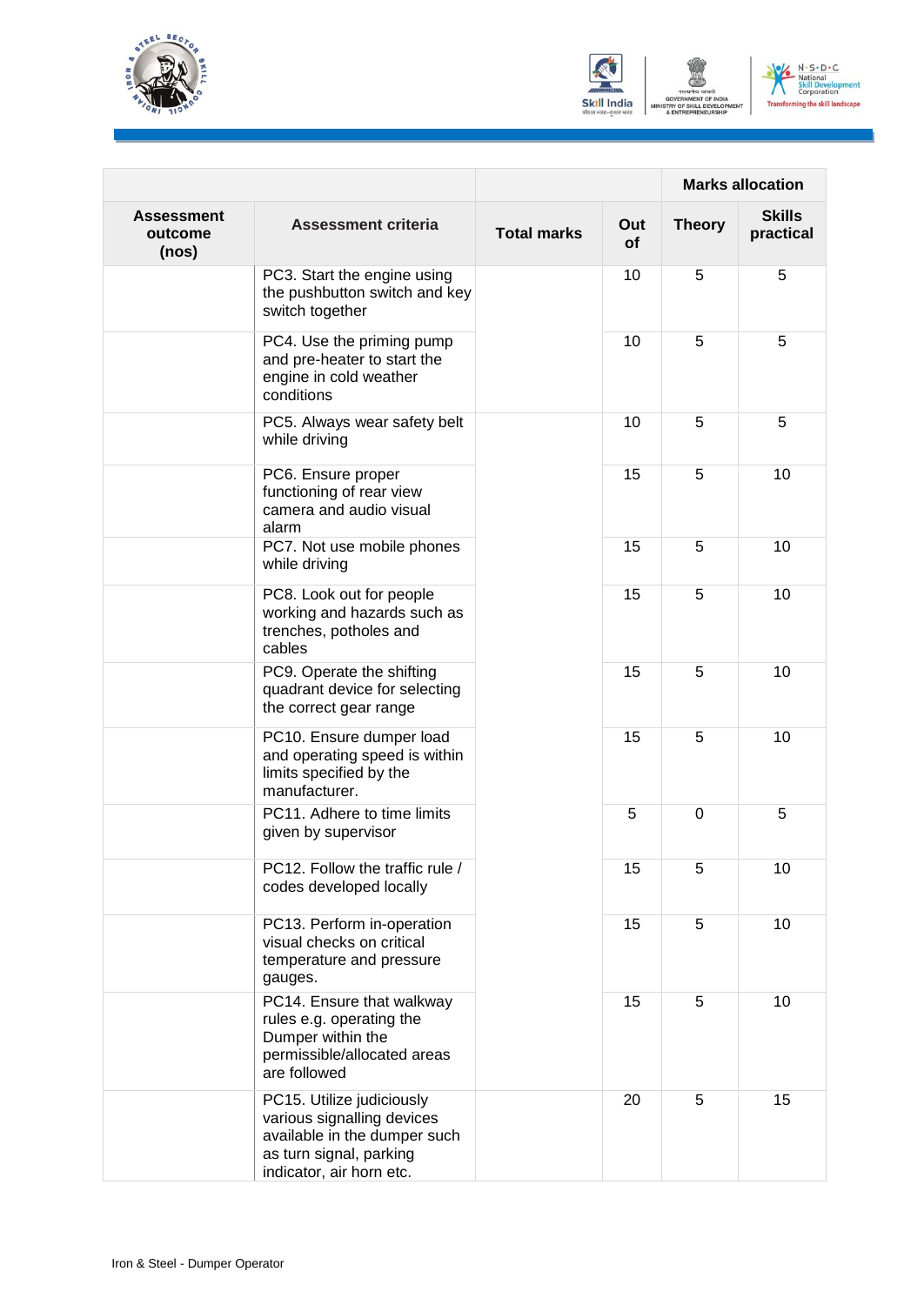





|                                                                                  |                                                                                                                                       |                    |           |               | <b>Marks allocation</b>    |
|----------------------------------------------------------------------------------|---------------------------------------------------------------------------------------------------------------------------------------|--------------------|-----------|---------------|----------------------------|
| <b>Assessment</b><br>outcome<br>(nos)                                            | <b>Assessment criteria</b>                                                                                                            | <b>Total marks</b> | Out<br>οf | <b>Theory</b> | <b>Skills</b><br>practical |
|                                                                                  | PC16. Keep a safe distance<br>from a tip edge and use an<br>approved stop block before<br>tipping over an edge                        |                    | 15        | 5             | 10                         |
|                                                                                  | PC17. Select and use the<br>right type of brake in different<br>situations and conditions.                                            |                    | 20        | 5             | 15                         |
|                                                                                  | PC18. Inform supervisor of<br>any problems while operating<br>the Dumper                                                              |                    | 5         | $\Omega$      | 5                          |
|                                                                                  | PC19. Ensure that dumper is<br>always parked on firm, level<br>ground; with handbrake<br>applied and drive and<br>controls disengaged |                    | 15        | 5             | 10                         |
|                                                                                  | PC20. Operate the body hoist<br>control handle to manoeuvre<br>the hydraulic ram that tips<br>the dumper                              |                    | 15        | 5             | 10                         |
|                                                                                  | PC21. Discharge the load<br>safely at the position and in<br>the manner designated by<br>the supervisor                               |                    | 20        | 5             | 15                         |
|                                                                                  | PC22. Ensure that no other<br>operators travel on or stand<br>near the Dumper                                                         |                    | 15        | 5             | 10                         |
|                                                                                  | <b>NOS Total Marks</b>                                                                                                                | <b>Total</b>       | 300       | 100           | 200                        |
| <b>ISC/N0409:</b><br>Performing<br>routine<br>maintenance and<br>troubleshooting | PC1. Track machine<br>operating hours to assess the<br>right service schedule.                                                        | 200                | 15        | 5             | 10                         |
|                                                                                  | PC2. Clean air filter dust<br>bowls                                                                                                   |                    | 15        | 5             | 10                         |
|                                                                                  | PC3. Clean footplates,<br>pedals and steps free from<br>mud, dirt, ice and snow                                                       |                    | 15        | 5             | 10                         |
|                                                                                  | PC4. Drain water and<br>sediment /fuel separators                                                                                     |                    | 15        | 5             | 10                         |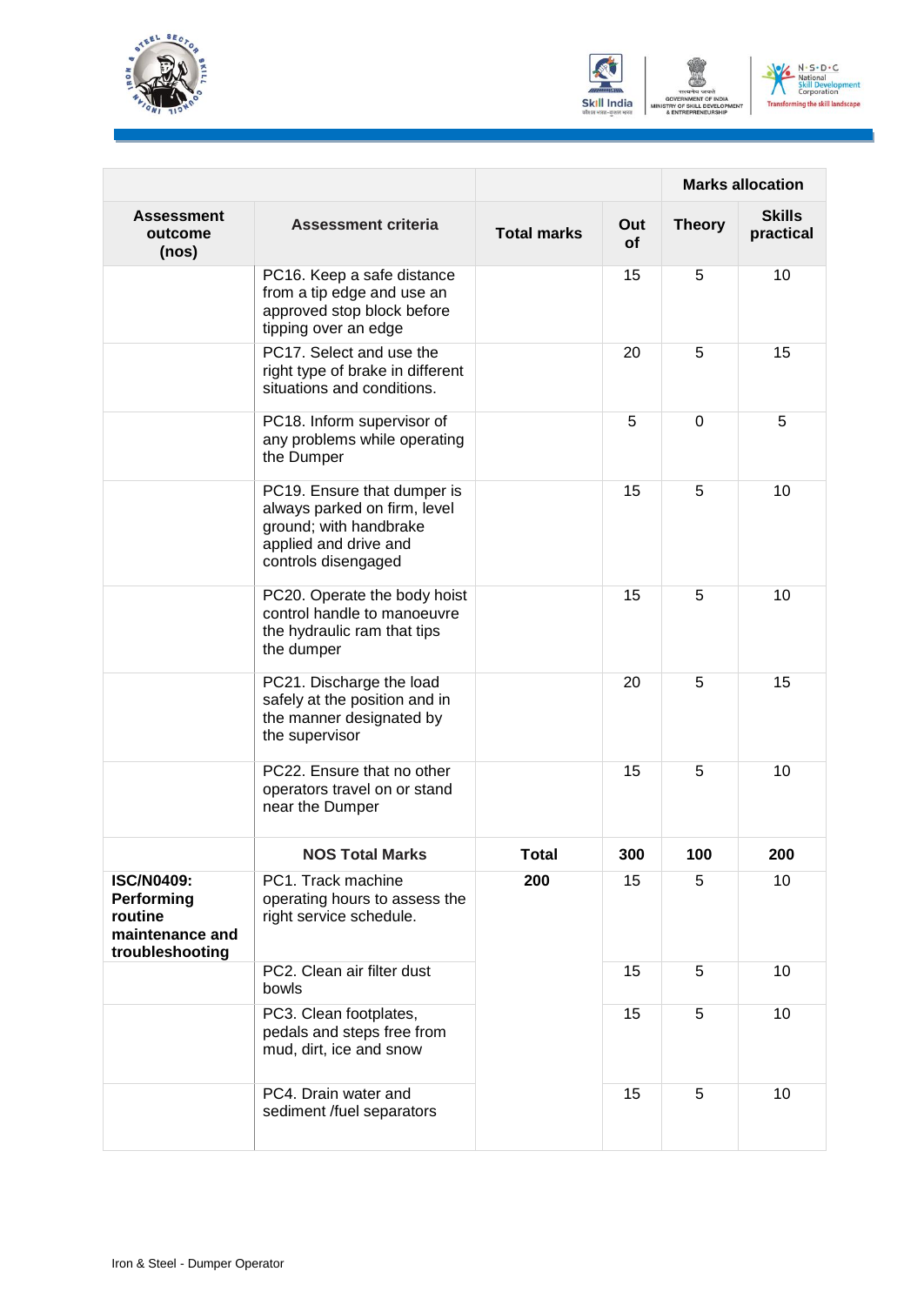





|                                                                   |                                                                                                                                                               |                    |           | <b>Marks allocation</b> |                            |
|-------------------------------------------------------------------|---------------------------------------------------------------------------------------------------------------------------------------------------------------|--------------------|-----------|-------------------------|----------------------------|
| <b>Assessment</b><br>outcome<br>(nos)                             | <b>Assessment criteria</b>                                                                                                                                    | <b>Total marks</b> | Out<br>οf | <b>Theory</b>           | <b>Skills</b><br>practical |
|                                                                   | PC5. Replenish coolants,<br>lubricants and fluids                                                                                                             |                    | 20        | 5                       | 15                         |
|                                                                   | PC6. Grease all greasing<br>pins and pivot points                                                                                                             |                    | 20        | 5                       | 15                         |
|                                                                   | PC7. Check battery levels<br>and condition of the terminals<br>and carrying out minor<br>adjustments if required                                              |                    | 20        | 5                       | 15                         |
|                                                                   | PC8. Check and maintain the<br>tyre rims, air pressure, wheel<br>nuts and treads                                                                              |                    | 20        | 5                       | 15                         |
|                                                                   | PC9. Assess when the<br>problem is beyond his<br>competence and report the<br>problem to suitably qualified<br>and competent personnel                        |                    | 15        | 5                       | 10                         |
|                                                                   | PC10. Ensure the machine is<br>on firm and level ground<br>before attempting to carry out<br>any maintenance activity.                                        |                    | 15        | 5                       | 10                         |
|                                                                   | PC11. Ensure the locking bar<br>is in position to prevent the<br>front and rear chassis moving<br>and creating a crushing zone<br>(articulated machines only) | 20                 | 5         | 15                      |                            |
|                                                                   | PC12. Ensure that no<br>maintenance task on the<br>engine is performed when<br>running or still hot                                                           |                    | 10        | 5                       | 5                          |
|                                                                   | <b>NOS Total Marks</b>                                                                                                                                        | <b>Total</b>       | 200       | 60                      | 140                        |
| <b>ISC/N0410:</b><br><b>Carry out</b><br>reporting and<br>logging | PC1. Report<br>problems/incidents as<br>applicable in a timely manner                                                                                         | 100                | 15        | 5                       | 10                         |
|                                                                   | PC2. Report to the<br>appropriate authority as laid<br>down by the employer                                                                                   |                    | 15        | 5                       | 10                         |
|                                                                   | PC3. Follow reporting<br>procedures as prescribed by<br>the employer                                                                                          |                    | 10        | 0                       | 10                         |
|                                                                   | PC4. Identify documentation<br>to be completed relating to<br>one's role                                                                                      |                    | 15        | 5                       | 10                         |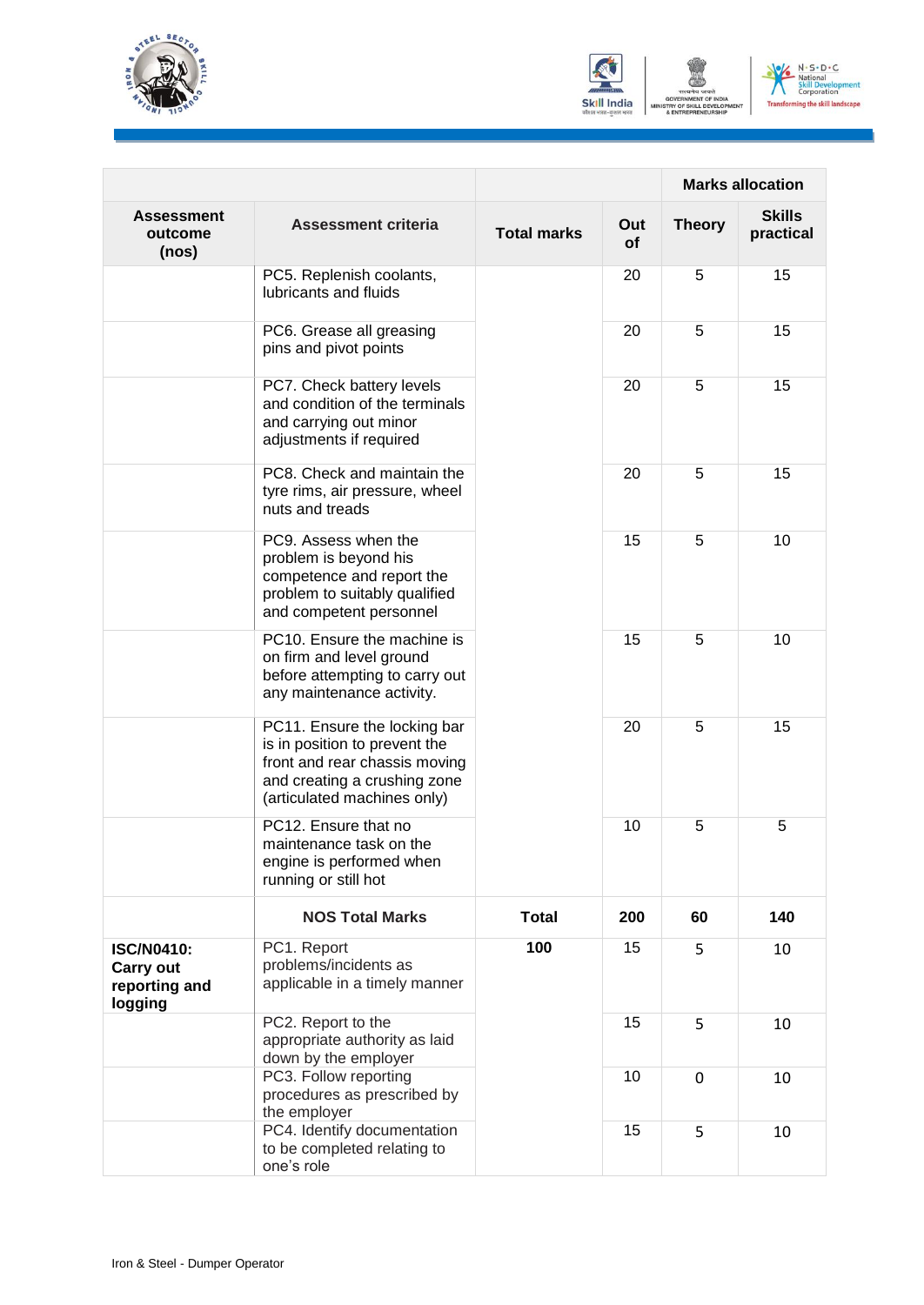



ent

|                                               |                                                                                                                                                                            |                    |           | <b>Marks allocation</b> |                            |  |
|-----------------------------------------------|----------------------------------------------------------------------------------------------------------------------------------------------------------------------------|--------------------|-----------|-------------------------|----------------------------|--|
| Assessment<br>outcome<br>(nos)                | <b>Assessment criteria</b>                                                                                                                                                 | <b>Total marks</b> | Out<br>οf | <b>Theory</b>           | <b>Skills</b><br>practical |  |
|                                               | PC5. Record details<br>accurately using the<br>appropriate format                                                                                                          |                    | 15        | 5                       | 10                         |  |
|                                               | PC6. Complete all<br>documentation within<br>stipulated time.                                                                                                              |                    | 15        | 5                       | 10                         |  |
|                                               | PC7. Ensure documents are<br>available to appropriate<br>authorities to inspect                                                                                            |                    | 15        | 5                       | 10                         |  |
|                                               | <b>NOS Total Marks</b>                                                                                                                                                     | <b>Total</b>       | 100       | 35                      | 65                         |  |
| <b>ISC/N0434:</b><br><b>Health and safety</b> | PC1. Perform storage<br>and transport of<br>hazardous materials<br>compliant with safety<br>guidelines                                                                     | 150                | 20        | 5                       | 15                         |  |
|                                               | PC2. Deal with misfires as<br>per statutory requirement                                                                                                                    |                    | 15        | 5                       | 10                         |  |
|                                               | PC3. Comply with safety<br>regulations and procedures<br>in case of fire hazard and<br>refueling                                                                           |                    | 20        | 5                       | 15                         |  |
|                                               | PC4. Operate various<br>grades of fire extinguishers                                                                                                                       |                    | 20        | 5                       | 15                         |  |
|                                               | PC5. Work responsibly and<br>as safe and careful as<br>possible so as not to put<br>the health and safety of self<br>or others at risk, including<br>members of the public |                    | 20        | 5                       | 15                         |  |
|                                               | PC6. Emergency<br>organisation of the specific<br>work site.                                                                                                               |                    | 20        | 5                       | 15                         |  |
|                                               | PC7. Identify characteristics<br>of liquid metal, liquid slag,<br>fumes, gas pipelines, etc.<br>and take necessary<br>precautions                                          |                    | 20        | 10                      | 10                         |  |
|                                               | PC8. Wears safety gear<br>such as hard hat,<br>respiratory protection, eye<br>protection, ear protection                                                                   |                    | 15        | 5                       | 10                         |  |
|                                               | <b>NOS Total Marks</b>                                                                                                                                                     | <b>Total</b>       | 150       | 45                      | 105                        |  |